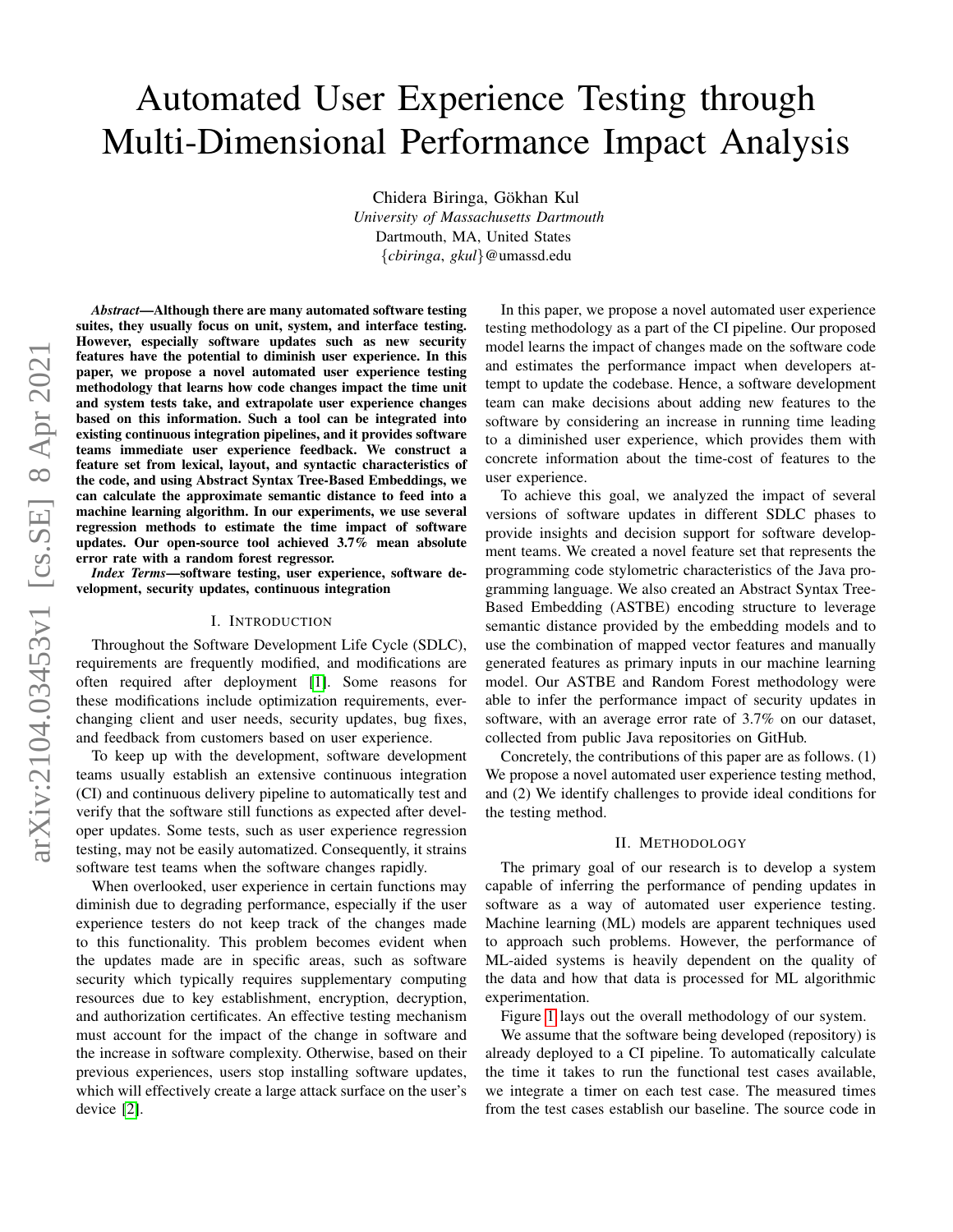

<span id="page-1-0"></span>Fig. 1. Overview of methodology

the repository is analyzed using code stylometry methods to extract programming language-dependent features. Extracted features and the results of the build and test timeframe of repositories are used to create a final dataset, containing extracted features (Section [II-A\)](#page-1-1).

The data is used as input in an ML model for predictions – in our case, a random forest regressor algorithm (Section [II-B\)](#page-2-0). Although we explain our methodology using random forest regressor for conciseness, in Section [III,](#page-2-1) we compare several other alternatives.

The code for our methodology is available for anyone to reproduce our results  $<sup>1</sup>$  $<sup>1</sup>$  $<sup>1</sup>$ .</sup>

## <span id="page-1-1"></span>*A. Features*

Feature engineering is an important step in building the predictive components of intelligent systems [\[3\]](#page-3-2). The performance of our system is heavily dependent on the influence of extracted features. Hence, it is imperative to attentively select and augment features that accurately represent our problem [\[4\]](#page-3-3). Performance analysis of software updates in SDLC is unattainable without the careful representation of source code that denotes the programming preference of contributors to a repository. This problem can be solved by adopting stylometry analysis techniques and recommendations.

Following Caliskan et al.'s [\[5\]](#page-3-4) and Abbasi et al.'s [\[6\]](#page-3-5) research, we extracted code features by applying statistical methods, regular expression, and a tool used to parse Java code. We combined *lexical, layout,* and *syntactic* features to obtain a robust stylometry feature set. We also created a unique *Abstract Syntax Tree-Based Embedding (ASTBE)* that will be the primary input data in creating a deep neural network model in our future work.

*1) Layout and Lexical Features:* Layout features represent the organizational structure of the code such as an author's preference for space over tabs. Lexical features are the semantic representation of the programming language; they represent the context and preferential formal adoptions of code syntax. We began by applying statistical analysis and regular expression to extract *Lexical* and *Layout* features. A Regular Expression is the concatenation of characters that represents a regular language search pattern [\[7\]](#page-3-6). We wrote patterns that matched the features. For example, consider the regular expression pattern shown in Figure 2. The search pattern contains a collection of characters that matches *Java Comments* in a source code. After the successful pattern

<span id="page-1-2"></span><sup>1</sup>https://github.com/PADLab/MPSS Basic

matching of a feature, we extracted the matched features by applying the equation shown in [1.](#page-1-3)

$$
^{\mathfrak n}/\setminus \ast \left( \; . \; \left[ \; \setminus r \setminus n \right] \right) \, \star \, ? \setminus \ast \, / \; \left/ \; / \; . \; \star \, ^{\mathfrak n} \right.
$$

<span id="page-1-3"></span>Fig. 2. Regular Expression Listing  
\n
$$
FeatureExtractor(FE) = \log_{10}\left(\frac{\sum_{i=0}^{n} a_i}{|x|}\right)
$$
\n(1)

 $\sum_{i=1}^{n} a_i$  represents the summation of feature occurrences in a single file. For example, we parse a single file and generate an AST. Next, *loop statements* features are extracted by counting the number of times a *For, ForEach and While loops* occur. We divided the feature by  $|x|$  (character length of a file). Finally, we reduce the skew of feature distribution by taking the log of the result.

| <b>Features</b>   | Count           |                  |
|-------------------|-----------------|------------------|
| Imports           | 1               |                  |
| Comments          | 3               |                  |
| Keywords          | $\overline{c}$  |                  |
| Methods           | 3               |                  |
| Unigrams          |                 | *ngram dependent |
|                   | <b>TABLE I</b>  |                  |
| LEXICAL FEATURES  |                 |                  |
| <b>Features</b>   |                 | Count            |
| CodeLines(AVG)    |                 | 2                |
| CodeLines(SD)     |                 |                  |
| EmptyLines        |                 | $\overline{c}$   |
| <b>WhiteSpace</b> |                 |                  |
| <b>Tabs</b>       |                 |                  |
|                   |                 |                  |
|                   | <b>TABLE II</b> |                  |

*2) Syntactic Features:* Syntactic features are programming language dependent and provide context on a programmer's style-based preferential characteristics present in a source code file. Syntactic features are Context-Free Language-specific and are derived using Context-Free Grammar(CFG). CFG expresses specific characteristics of a source code, For example, the recursive structure of a code snippet. A CFG is a principle of *formal language*, it denotes the collection of possible languages given a grammar. A CFG comprises of 4 tuples:  $(V, \Sigma, R, S)$  [\[8\]](#page-3-7). *V* is a finite set of *variables*.  $\Sigma$  is a finite set of terminals disconnected from  $V$ .  $R$  is a finite set of production rules.  $A \to X$  where  $A \in V$ ,  $X \in (V \cup \Sigma)$ and  $S \in V$  is the beginning variable.

Extracting syntactic features is a decidable task contingent on the generation and analysis of a parse tree. Hence, we used a parser capable of generating an Abstract Syntax Tree (AST). An AST is a tree data structure of a programming language [\[9\]](#page-3-8) and is the highest syntactic component of a single source code file. We used *JavaParser* [\[10\]](#page-3-9) to parse source code files and analyze its ASTs. The *Count* column in Table III represents the influence of a feature in the source code.

Figure 3 displays an example of a simple code snippet to check whether an integer is positive or negative with its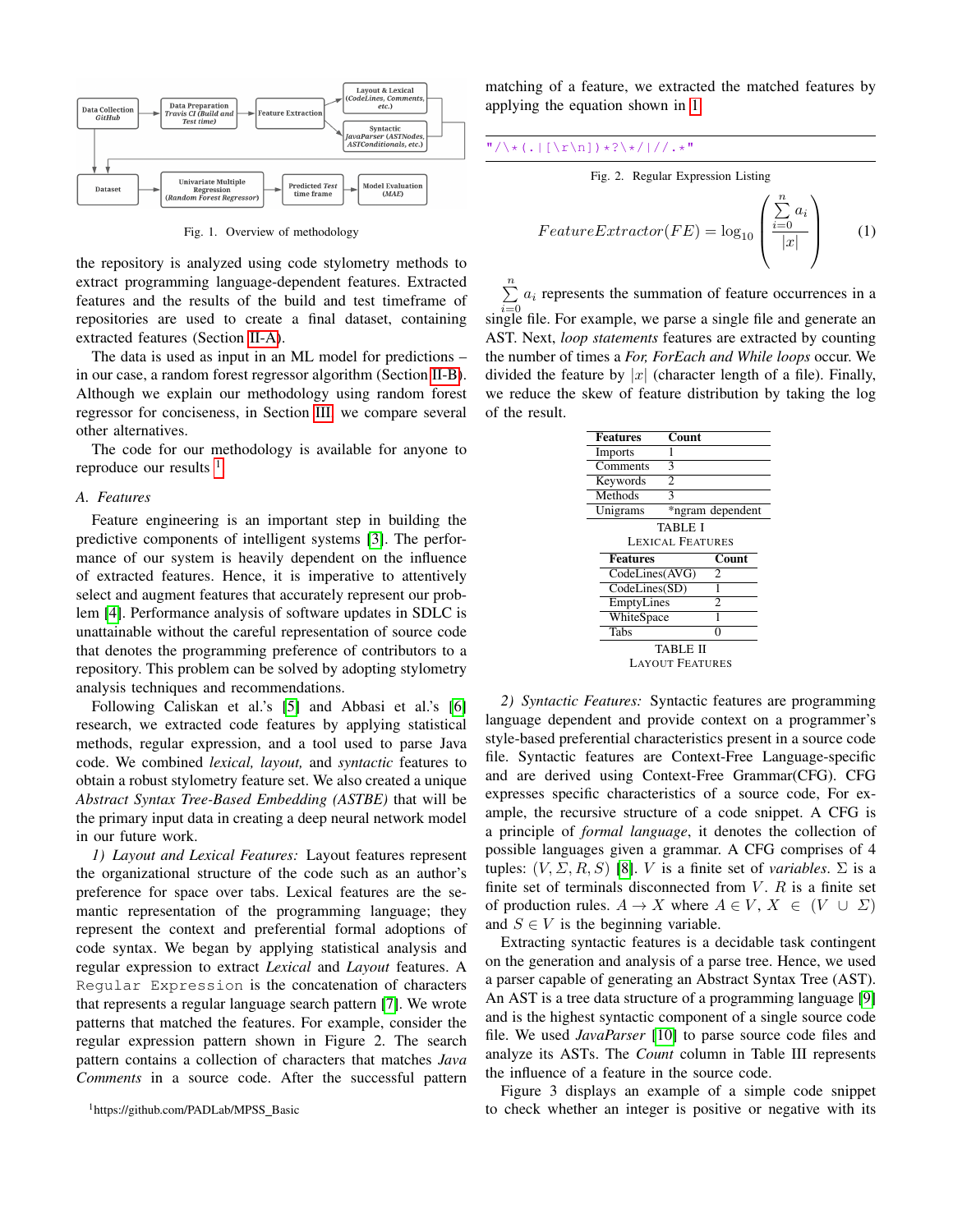public boolean checkPositive(int integer) { if (integer > 0) return true; else return false; }



Fig. 3. Sample code listing and its equivalent Abstract Syntax Tree (AST)

corresponding AST. The method contains language-dependent variable declarations, expressions, and statements. Individual code lines and language constructs are equivalent node representations decoded using an AST. The analysis of ASTs can obtain characteristics common in programming habits and preferences from source code.

TABLE III SYNTACTIC FEATURES

| <b>Features</b>         | Count    |
|-------------------------|----------|
| <b>ASTC</b> onditionals |          |
| <b>ASTLiterals</b>      |          |
| <b>ASTLoops</b>         |          |
| <b>ASTNodes</b>         |          |
| <b>ASTTFIDF</b>         | *dynamic |

### <span id="page-2-0"></span>*B. Abstract Syntax Tree Based Embedding(ASTBE)*

We created an ASTBE encoding structure that works for ASTs. This architecture modifies the Continuous Bag of words(CBOW) model to contain specific node types derived from processing our ASTs. There are three reasons why we created an ASTBE. First, to leverage the semantic distance provided by embedding models, preserving the relationship between nodes in vector space. Second, to leverage the transferability and extraction of Deep learning features, mapped vector features and manually generated features served as independent or co-dependent primary inputs for our model. Third, to ascertain the applicability of ASTBE in the problem domain of impact analysis of code updates on software. We used the *JavaParser* library to parse and generate ASTs. Next, we traversed the trees using a Preorder traversal algorithm and selected representative nodes. We adopted node selection and encoding techniques designed by Zhang *et al.* [\[11\]](#page-3-10). Finally, we converted selected nodes to vectors.

Random Forest Regressor. There are many regression models. Random Forest Regressor is an ensemble learning method built from a collection of decision trees, also called an estimator [\[12\]](#page-3-11). These estimators were built using randomly sampled features of data. We used 100 decision trees for our forest and handled over-fitting by setting the tree depth not to grow beyond two levels. It ensures generalization and maintains the performance stability of the test set.

## III. EVALUATION

<span id="page-2-1"></span>*Travis CI* is an open-source continuous integration service used to build and test software hosted on GitHub and other source code management and distributed version control platforms [\[13\]](#page-3-12). We linked our repositories to *Travis CI*. We created and deployed build and test scripts into our CI pipeline using a *.travis.yml* file. The file was tasked with compiling and executing unit test cases present in each repository. We started with a single repository containing five git branches. Individual branches of the repository contained a total of 42 Java files. The files were concatenated with the results of repository build and test time derived from our CI pipeline to create our full primary dataset. We left out files in the repository containing text other than Java code. We recognize that there might exist a significant code homogeneity between branches. However, our focus is on the increase or decrease in repository performance time.

Data collection. The primary source of raw data used in this research comes from public Java repositories on GitHub. We applied four filters to in the identification and selection of candidate repositories. First, the repository must be written using the Java programming language. Second, the repository must contain complete code files, i.e., contain compilable code. Third, the repository must have existing unit and system test cases. Fourth, the repository must contain a considerable number of commits, stars, and contributors. These selected thresholds ensure that we achieve a representative collection of candidate repositories used in creating a dataset. Selected repositories were forked and cloned. Given the commits hashes, we used git reset and git log commands to browse and restore repository histories at update checkpoints. Finally, git branches were created using the above-stated checkpoints and deployed to a CI pipeline to be built and tested. We share the repository we used in our evaluation for reproducibility purposes  $2$ , although our evaluation can be performed on any repository that satisfies the selection criteria. Data preparation. We used CI pipeline as a data preparation tool to automatically build and test multiple branches of our repositories. CI is an agile software development tool used in rapidly integrating programming code into distributed and shared repositories [\[14\]](#page-3-13). This integration facilitates the automatic building and testing of code updates made to the software. We extracted time data in different states of the repository, such as the build and test time of current code states (CCS).

Experimentation Setup. We created a pipeline of various regression models. Extracted features and timeframe data from

<span id="page-2-2"></span><sup>2</sup>https://github.com/se-edu/addressbook-level2